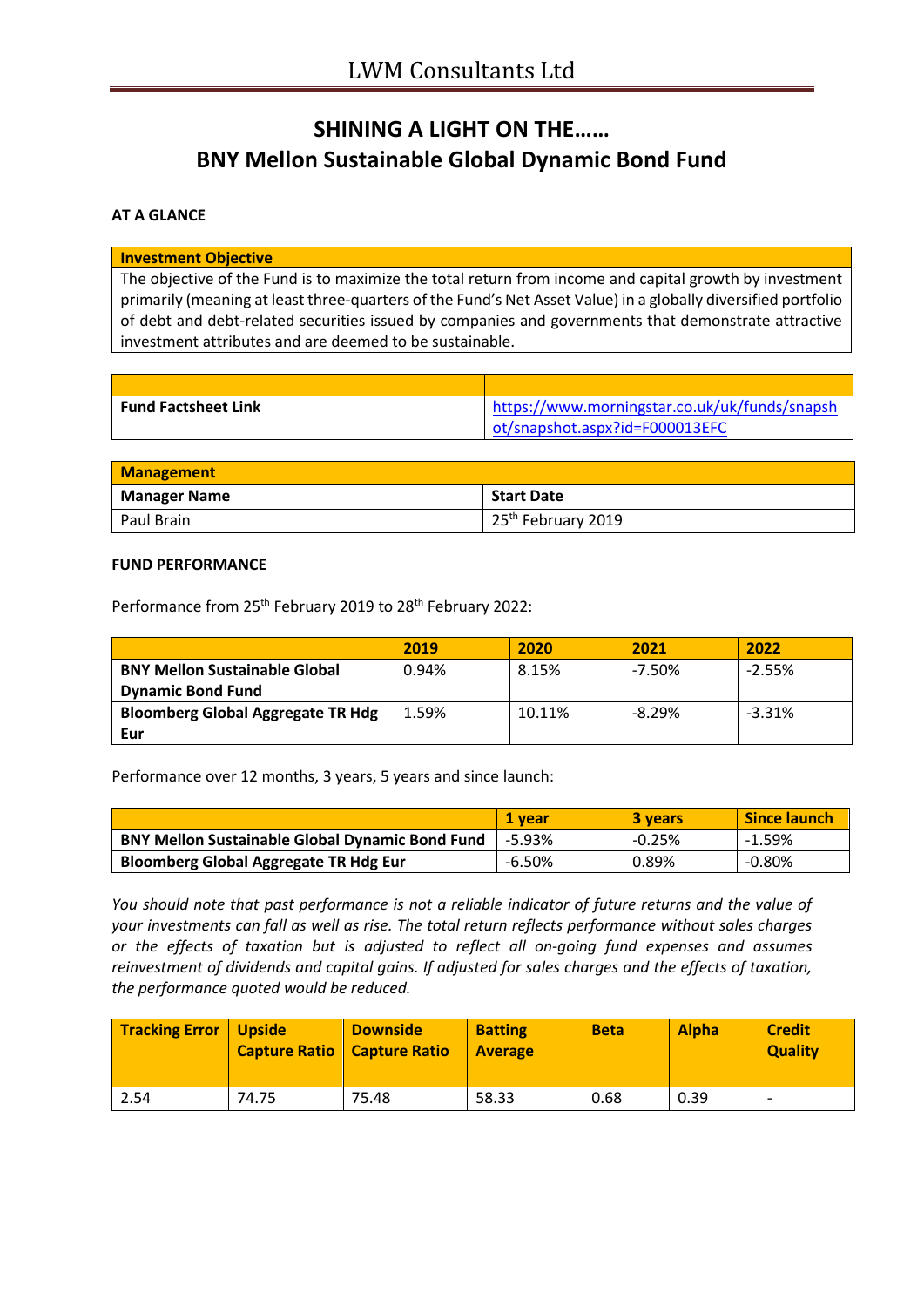## LWM Consultants Ltd

| <b>Volatility Measurements</b> |        |
|--------------------------------|--------|
| 3-Yr Std Dev (volatility)      | 6.13%  |
| 3-Yr Mean Return (average)     | -0.08% |

| <b>Credit Quality</b> |                          |  |
|-----------------------|--------------------------|--|
| AAA                   | $\overline{\phantom{a}}$ |  |
| AA                    | $\overline{\phantom{a}}$ |  |
| Α                     | $\overline{\phantom{a}}$ |  |
| <b>BBB</b>            | $\overline{\phantom{a}}$ |  |
| <b>BB</b>             | $\overline{\phantom{a}}$ |  |
| B                     | $\overline{\phantom{0}}$ |  |
| Below B               | $\overline{\phantom{0}}$ |  |
| Not Rated             | $\overline{\phantom{a}}$ |  |

| Top 5 Holdings                      |       |
|-------------------------------------|-------|
| United States Treasury Notes        | 5.71% |
| Canada Housing Trust No.1 2.35%     | 3.99% |
| United States Treasury Notes 1.5%   | 3.47% |
| United States Treasury Notes 1.125% | 2.04% |
| Australia (Commonwealth of) 5.5%    | 1.97% |

| <b>Fixed Income</b>       |                          |
|---------------------------|--------------------------|
| <b>Effective Maturity</b> | $\overline{\phantom{0}}$ |
| <b>Effective Duration</b> | $\overline{\phantom{0}}$ |

### **UPDATE….**

This strategy was launched in 2019 and follows the same approach as the Global Strategy that was launched in 2006. Much of the team is the same and it is the team approach that is important to how this operates. They have red lines in terms of avoiding companies / countries which violate the UN global compact rules, aren't committed to the 2-degree world and certain sectors like tobacco.

A great deal of work is done around the sovereign side. There are certain states which don't pass their tests or require further work. This means the sustainable strategy has no exposure to Brazil, Russia, Qatar, and China in terms of government bonds.

In terms of companies, the test is whether there is government involvement. If there is, then they will not hold it if the state is one that does not pass their tests. Even if there is no involvement then they may not hold it if they are uncomfortable with the country.

They invest across government, high yield, investment grade and emerging markets. The team have specialists across these areas, and this is a team approach where Paul makes the end decision, but the team can make decisions when he is not available. This works because 2/3rds of the decision making is on a top down perspective, so there is a general view and everything feeds into this.

The strategy is looking to deliver cash plus 2%, and liquidity within the bond market is key to delivering this. If they don't like something they won't hold it. We discussed green bonds as an example, and they explained that engagement is really important. Money is needed to enable the transition to happen to a better world and green bonds are one means to achieve this. However, they need to